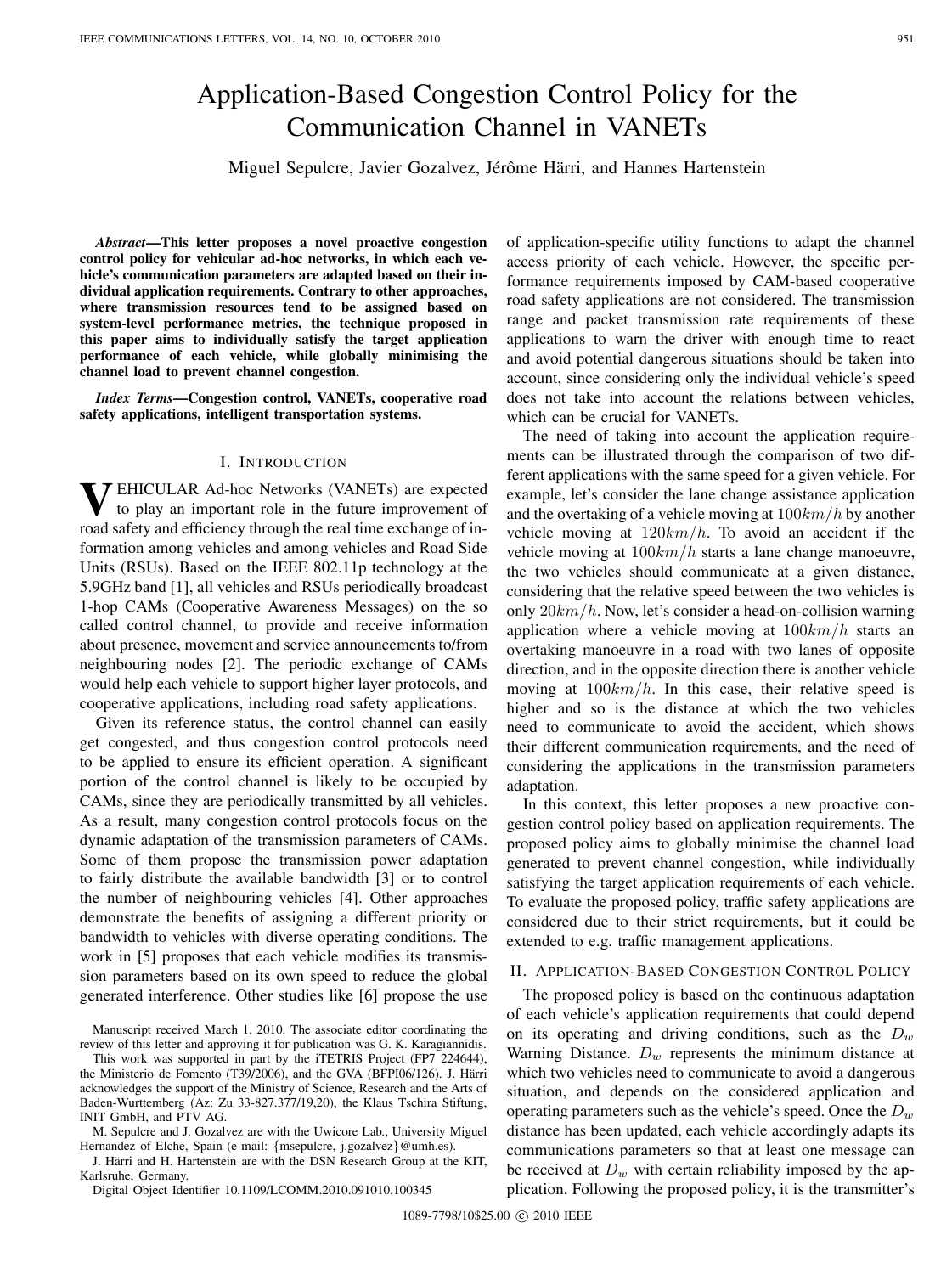responsibility to adapt its transmission parameters so that those vehicles that might require its positioning information are able to receive it with enough distance to react and avoid dangerous situations. It is the receiver's responsibility to distinguish the relevant vehicles for the different applications.

With the proposed policy, the same application reliability can be provided to all vehicles, independently of their position, speed or traffic context. This approach differs from congestion control protocols based on the experienced channel load, which tend to assign similar transmission parameters to close vehicles, irrespective of their operating and driving conditions. This could be critical when there is a traffic jam in one direction of a highway, but free flow conditions in the other direction. The proposed approach differs from other per-vehicle or per-application congestion control policies in that the application requirements are satisfied considering the transmission range and packet transmission rate requirements needed to provide the driver with enough time to react and avoid potential dangerous situations. This is especially needed for safety applications given their critical nature.

#### III. APPLICATIONS AND PERFORMANCE METRICS

To illustrate the proposed policy, the lane change assistance application has been considered, and its specific application requirements have been identified. This application informs the driver about whether a potential lane change manoeuvre can be performed in a safe way or not based on positioning and movement information received from surrounding vehicles through periodic CAMs. For example, following the illustration in Fig. 1, vehicle A would consider its lane change as unsafe if another vehicle B is approaching on the left lane and they are closer than a certain distance  $D_w$ . In this case,  $D_w$  represents the minimum distance between the two vehicles allowing vehicle A to change the lane without making vehicle B reduce its speed, and can be computed as:

$$
D_w = -\frac{1}{2} \frac{(v_A - v_B)^2}{a_B - a_A} + L + D_s \tag{1}
$$

where  $v_A$  and  $v_B$  represent the vehicles speed in  $m/s$ ,  $a_A$  and  $a_B$  their acceleration in  $m/s^2$ , L is the vehicle length in m, and  $D_s$  is the safety distance.  $D_w$  represents the application requirement, and the minimum distance at which the vehicles need to exchange at least one CAM to alert of each other's presence before considering the possibility to start a lane change manoeuvre<sup>1</sup>. It is important to note that neither of the two vehicles knows the speed of the other vehicle before receiving its first CAM. Consequently, they need to assume the worst case scenario in terms of speed to calculate their respective  $D_w$ . This corresponds to vehicle A calculating  $D_{wA}$ considering its real speed and that vehicle B is moving at the maximum speed allowed in the road ( $v_B = v_{max}$ ), and vehicle B computing  $D_{wB}$  considering its real speed and vehicle A's speed as the minimum speed allowed in the road  $(v_A = v_{min})$ . Consequently,  $D_{wA}$  and  $D_{wB}$  can considerably differ, which highlights their different requirements. Vehicles



Fig. 1. Performance metrics for the Lane Change Assistance application.

with a speed outside the  $(v_{min}, v_{max})$  limits would trigger a special application to warn about their abnormal state. Since only a few vehicles would be driving with a speed outside the limits, this results in a more efficient use of the radio channel than considering all vehicles calculating  $D_w$  based on speeds higher than  $v_{max}$  or lower than  $v_{min}$ . Considering a worst case scenario,  $D_s$  has been fixed to 30m, and  $L = 4m$ .

In addition to the application requirement,  $D_w$ , an application reliability metric  $(p_{app})$  needs to be defined, which in this case is equivalent to the probability of receiving at least one CAM before  $D_w$ . However, receiving a CAM at a distance slightly larger than  $D_w$ , and receiving it at a distance much larger than  $D_w$  produce the same application reliability. The  $p_{app}$  metric has been then confined to the probability of receiving at least one CAM before  $D_w$  in a given time window  $TWindow$  (see Fig. 1, where  $TWindow$  is mapped to the  $DWindown$  distance according to the vehicle's speed); this metric contextualises the application reliability concept defined in [7] to the specific requirements of cooperative applications.

# IV. SIMULATION RESULTS

To illustrate the policy operation, a highway scenario with 6 lanes, 3 in each direction, with average vehicle densities of  $\rho_1 = 30$ ,  $\rho_2 = 15$  and  $\rho_3 = 10$  vehicles/km/lane has been investigated with the network simulator ns2. In this general highway scenario, all vehicles are moving at the defined boundary speed limits  $(v_{min} = 60km/h$  and  $v_{max} = 120km/h$ , considering a constant speed mobility model to produce potential dangerous lane change situations and constantly require the highest  $D_w$ , which corresponds to the worst case scenario in terms of transmission power requirements and channel load. The total duration of the conducted simulation has been 400s with confidence intervals below 5% for all the obtained results. CAMs are transmitted using the 6Mbps transmission mode with the transmission power and packet rate defined by the proposed policy.

Fig. 2 illustrates the combination of power and packet rate that allow meeting the application requirements  $(D_w)$  with the target reliability ( $p_{app} = 0.99$  in this letter) for different  $TWindows$  and payloads. For a given packet transmission rate and  $TWindown$ , the transmission power required to satisfy the application reliability at the  $D_w$  distance has been obtained following the work in [8]. The work reported in [8] calculates the minimum transmission power required to successfully exchange at least one message with  $p_{app}$  probability at a given distance, taking into account the propagation effects, and a compensation policy based on the increment of the transmission power to combat the negative effects of packet

<sup>&</sup>lt;sup>1</sup>The analysis of different particularities in the  $D_w$  calculation, such as the case in which  $a_B = a_A$ , have not been included in this letter to focus on the general aim and benefits of the proposed policy.